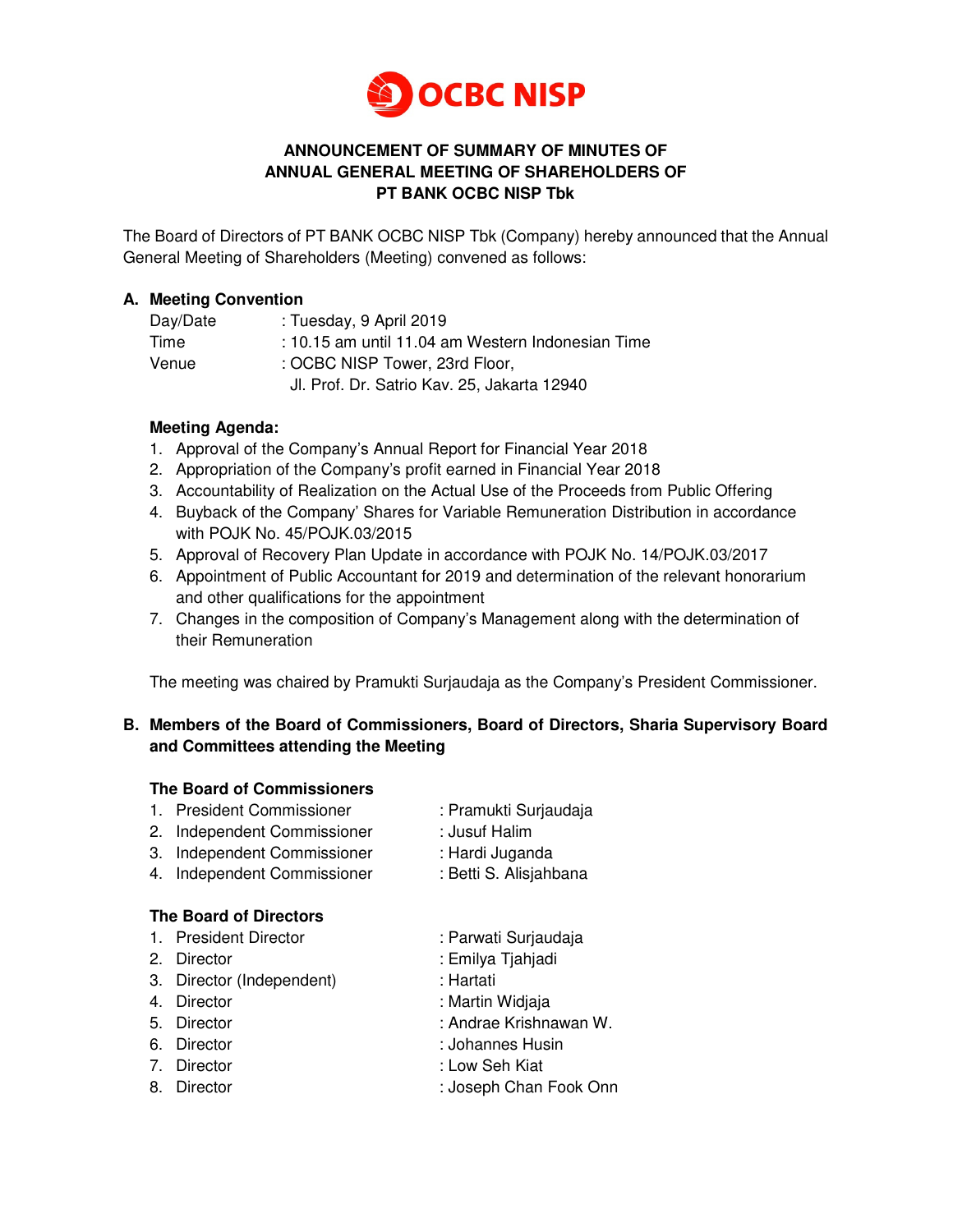#### **Sharia Supervisory Board**

- 
- 

# 1. Chairman : Muhammad Anwar Ibrahim

2. Member : Mohammad Bagus Teguh Perwira

# **Committees**

- 1. Audit Committee Member (Independen Party) : Kurnia Irwansyah
- 2. Audit Committee Member (Independen Party) : Rufina Tinawati Marianto
- 3. Risk Monitoring Committee Member (Independen Party) : Willy Prayogo
- 4. Risk Monitoring Committee Member (Independen Party) : Natalia Budiarto
- 9. Remuneration and Nomination Committee Member : Julie Anwar

# **C. Independent Party to Count the Attendance**

The Company has appointed independent parties, namely Notary Engawati Gazali, SH and PT Sirca Datapro Perdana to count the shareholders who are present in the Meeting.

# **D. Quorum of Attendance of Shareholders**

In the Meeting, 22,855,021,096 shares or equal to 99.61% out of the entire shares having valid voting rights issued by the Company were present and/or represented, therefore the Meeting was valid and entitled to adopt valid and binding resolutions.

#### **E. Mechanism of Adoption of Meeting Resolutions**

The Meeting's resolutions shall be adopted amicably. When an amicable resolution could not be reached, decision shall be adopted by voting.

#### **F. The Opportunity to Ask Questions and/or Provide Opinion**

The shareholders were given the opportunity to ask questions and/or provide opinions (responses), and there was 1 (one) question on the First Agenda.

#### **G. Meeting Resolutions**

Resolutions for all Meeting Agendas were adopted unanimously through deliberation to reach consensus, as follows:

#### **First Agenda**

- 1. To approve the Company's Annual Report for the financial year ended on 31 December 2018 including the Report of the Board of Directors and the Supervision Report of the Board of Commissioners;
- 2. To approve and ratify the Company's Financial Statements for the financial year ended on 31 December 2018 audited by Tanudiredja, Wibisana, Rintis & Rekan Public Accounting Firm, member firm of PricewaterhouseCoopers global network with "Unmodified" opinion as set forth in its report dated 25 January 2019; and
- 3. To release and discharge all members of the Company's Board of Directors and Board of Commissioners from responsibilities and all liabilities (acquit et de charge) for the management and supervision performed during financial year 2018, insofar as such actions are reflected in the Company's Annual Report and Financial Statements for financial year 2018, except for acts of embezzlement, fraud and other crimes.

Question raised as follows:

Mr. Andry Ansjori, owner and holder of 72,086 (seventy-two thousand eighty-six) public shares of the Company inquired about the financial asset available for sale, there was a loss in 2018 of Rp 340 Billion, and in the cash flow there were derivative bills minus Rp 261 Billion and the loss of other assets of Rp1.482 Trillion.

- 
- 
- 
- 
-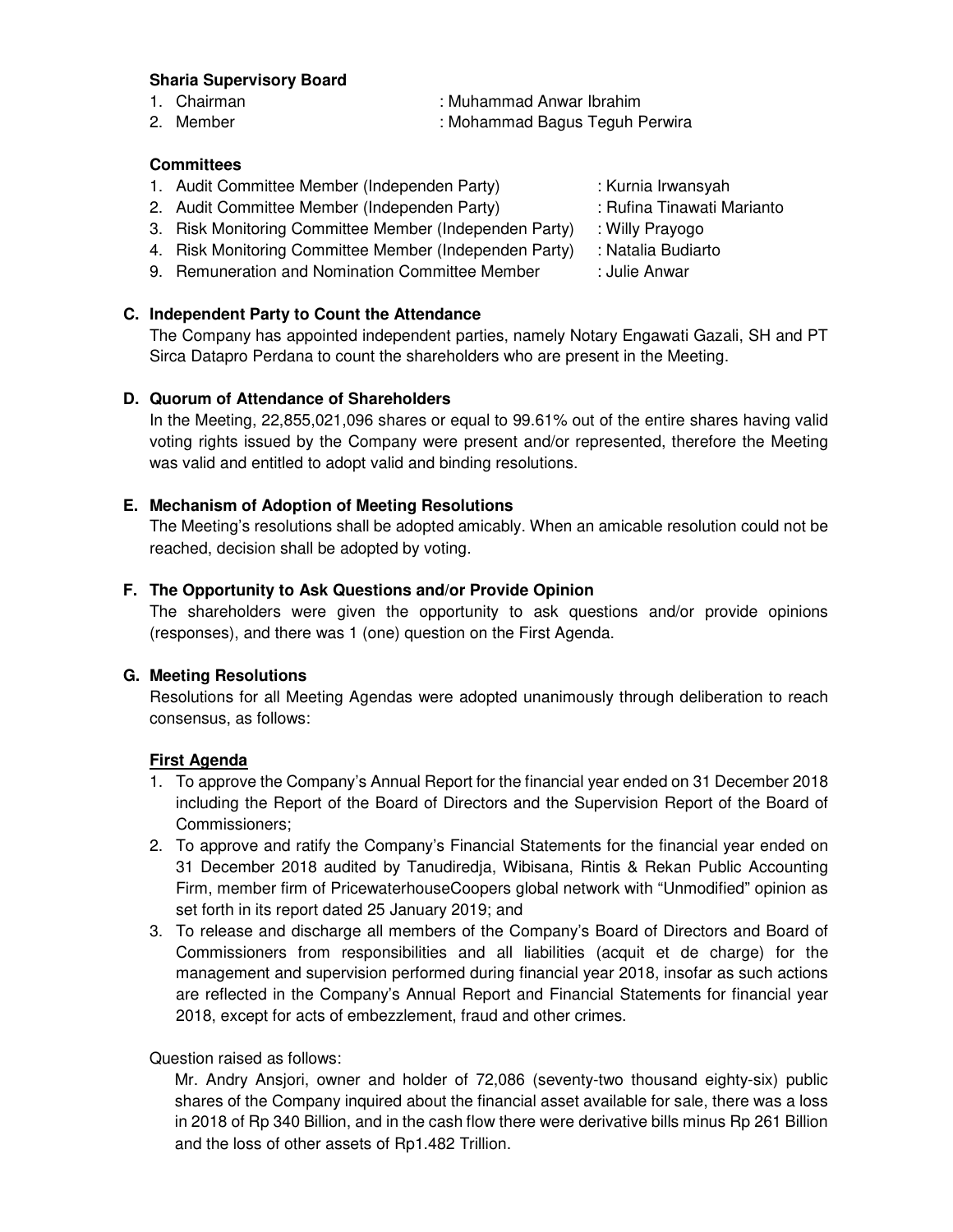Answer:

Ms. Hartati as the Company's Director explained that the financial asset available for sale had a loss in 2018 because of the mark-to-market of securities held, including government bonds.

In the cash flow there was an increase in derivative bill which was mark to market movement on all derivative bills. Other assets which were minus in cash flow were not losses but movements in 2018. The increase in other assets in 2018 was partly due to an increase in foreclosed collateral and an increase in the Letter of Credit transaction bill.

# **Second Agenda**

To approve the determination of the appropriation of the profit earned in financial year 2018, in the amount of Rp2,638,064,002,068,- after deducting the general reserves in the amount of Rp100,000,000,- in accordance with Law No. 40 of 2007 concerning Limited Liability Company, entirely to strengthen the Company's capital position instead of being distributed as dividends to shareholders.

# **Fourth Agenda**

To approve the buyback of the Company's shares with the maximum number of the Company's Shares to be buybacked being 364,000 (three hundred sixty-four thousand) shares or 0.002% (zero point zero zero two percent) of the entire shares issued and fully paid-up. The buyback of shares for variable remuneration distribution to the management and employees pursuant to POJK No. 30/POJK.04/2017 shall be performed with due observance of and subject to the applicable provisions, and the authority of the buyback of shares for variable remuneration was given to the Company's Board of Directors.

#### **Fifth Agenda**

To approve the Recovery Plan Update, and subsequently if there is a condition where the Company must implement one or several options in the Recovery Plan that requires the approval of the GMS, and considering that these conditions require immediate action so that it is impossible to hold a GMS in advance, to grant the power and authority to the Company's Board of Directors for the implementation with prior approval from the Board of Commissioners.

#### **Sixth Agenda**

To approve and to grant authority to the Board of Commissioners upon recommendation from the Audit Committee to appoint a Public Accountant to examine or audit the books and records of the Company for the financial year 2019 in accordance with the criteria of POJK No.13/POJK.03/2017 and to determine the honorarium and other relevant qualifications for such Public Accountant.

#### **Seventh Agenda**

- 1. To approve the reappointment of Andrae Krishnawan W, Johannes Husin, and Low Seh Kiat as Directors for the term of office effective from the closing of this Meeting until the closing of the Company's Annual General Meeting of Shareholders in 2022.
- 2. To approve the change of position title from Independent Director to Director for Hartati, in relation to the provisions concerning the Independent Director has been revoked in the Decree of the Board of Directors of Indonesia Stock Exchange Number Kep-00183 / BEI / 12-2018 dated 26 December 2018.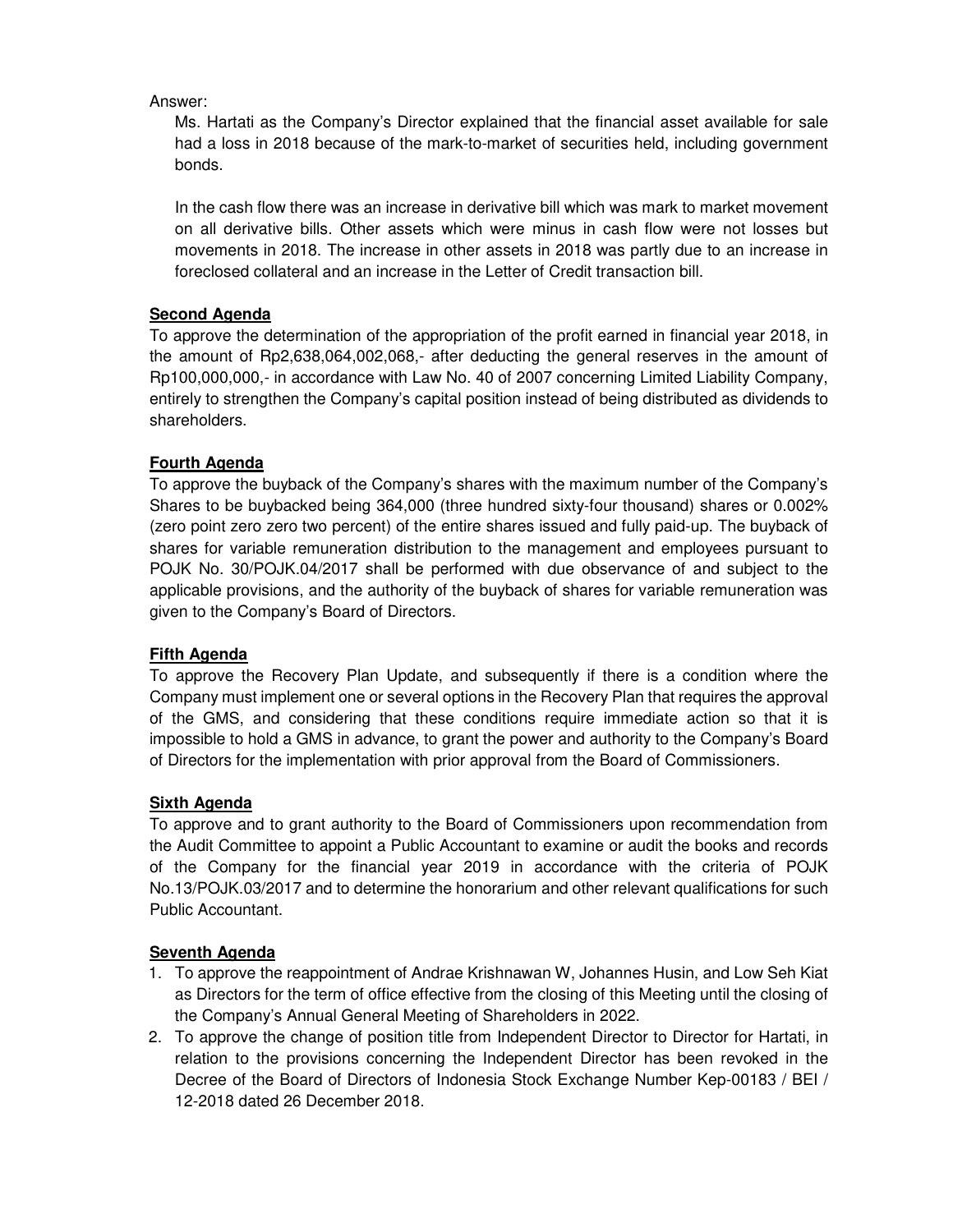3. To approve the confirmation of the appointment of Rama P. Kusumaputra as Independent Commissioner to be effective from the closing of this Meeting until the closing of the Company's Annual General Meeting of Shareholders in 2022.

Therefore, the Composition of the Board of Commissioners and Board of Directors shall be as follows:

#### THE BOARD OF COMMISSIONERS

- President Commissioner : Pramukti Surjaudaja
- Vice President Commissioner (Independent) : Peter Eko Sutioso
- 
- Commissioner : Lai Teck Poh
- Independent Commissioner : Jusuf Halim
- Independent Commissioner : Kwan Chiew Choi
- Independent Commissioner : Hardi Juganda
- Independent Commissioner : Betti S. Alisjahbana
- Independent Commissioner : Rama P. Kusumaputra

# THE BOARD OF DIRECTORS

- President Director **in Community Community** Parwati Surjaudaja
- 
- Director : Hartati
- 
- 
- 
- 
- 
- 
- 
- 
- Commissioner : Samuel Nag Tsien
	-
	-
	-
	-
	-
	- -
- Director : Emilya Tjahjadi
	-
- Director : Martin Widjaja
	- Director : Andrae Krishnawan W.
- Director : Johannes Husin
	- Director : Low Seh Kiat
- Director **in the Chan Fook Onn because the Chan Fook Onn**
- Director **in the contract of the Contract Oriental** Section 2. Mirah Wiryoatmodjo
- 4. To approve the determination of the remuneration of the Company's Board of Commissioners, Sharia Supervisory Board, and Board of Directors:
	- (i) To again grant the authority to OCBC Overseas Investment Pte Ltd as the majority shareholder upon the recommendation of the Remuneration and Nomination Committee to determine the remuneration of the Board of Commissioners.
	- (ii) To again grant the authority to the Board of Commissioners upon the recommendation of the Remuneration and Nomination Committee to determine the remuneration of the Board of Directors.

to be valid for 3 (three) financial years, namely from the financial year 2020 up to the financial year 2022.

5. To approve the granting of the power and authority to the Company's Board of Directors to set out the aforementioned Meeting resolutions in a separate Notary Deed, and to grant the power and authority to the Company's Board of Directors with the right of substitution to the Notary to notify the authorized agency, to register, and as well as to take all necessary actions in accordance with the provisions of the articles of association and the prevailing laws and regulations in connection with said resolutions.